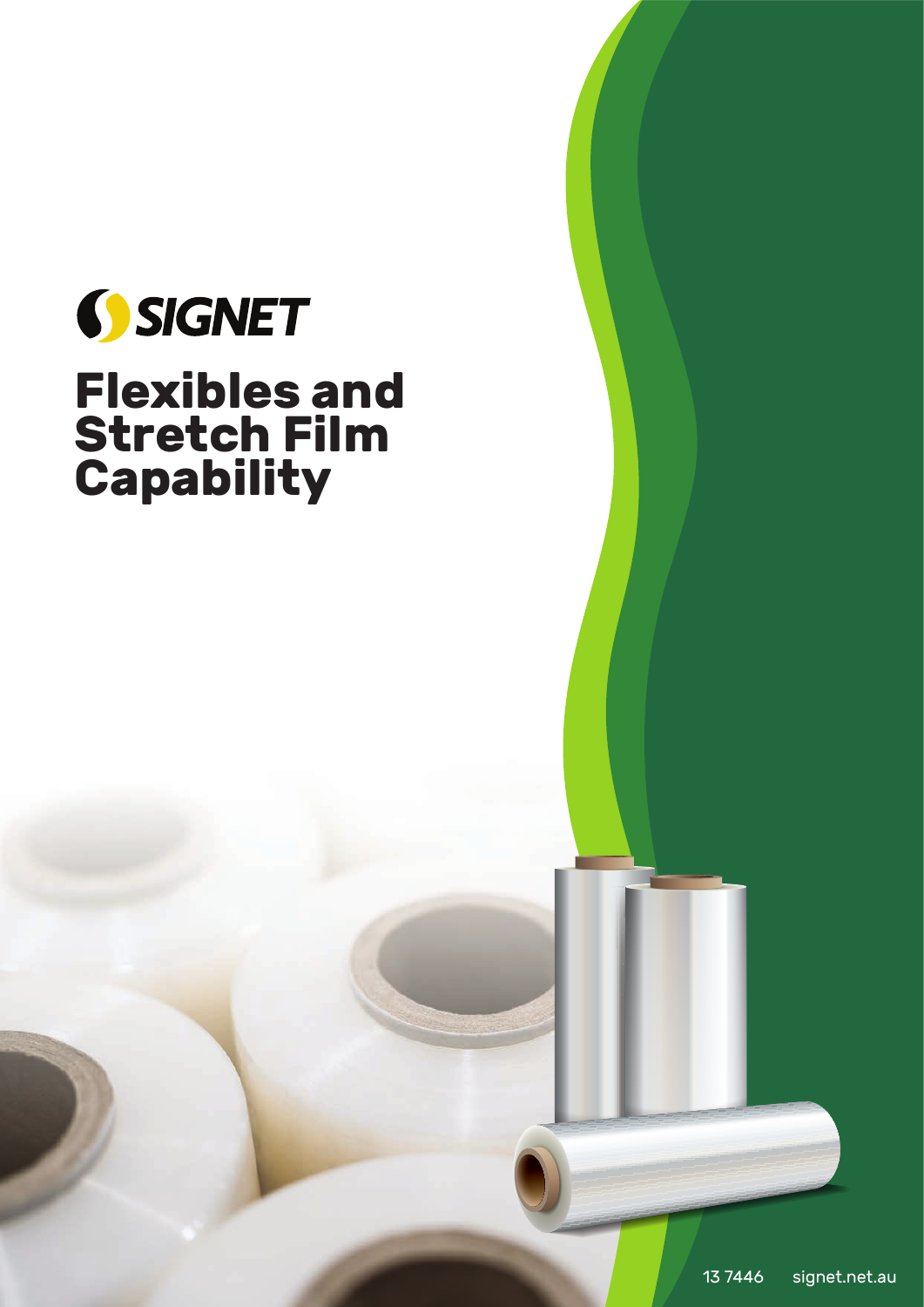Over the past 53 years, we've grown into Australia's leading packaging company, with a national footprint of production and multiple warehouse facilities around the country. We are proud to remain the same Aussie family-owned business looking after yours!

Film manufacturing has been at the heart of the Signet business since 1968. We have the tools and expertise to analyse film performance to ensure that our customers are achieving the best possible results.

# **Manufacturing Capability and Operations**



**Brisbane-based manufacturing producing up to 3,800 tonnes per annum** 24/7 operations 95% of our polyethylene is generated from Australian gas



#### **Dual operating model**

Domestic production = fast reaction times Imported Sourcing = extends range and increases redundancy



**National distribution network** Brisbane, Sydney, Melbourne, Townsville, Perth, Adelaide and Darwin

# **Industries**

Signet flexible products are suited and supplied to the following industries:

**Food Production: Meat, Dairy & Produce Agriculture:** Growers & Packing Houses **Logistics:** Collation shrink, eCommerce & Pallet Wrap **Industrial:** Manufacturing, Construction & Engineering **FMCG:** Garbage Bags & Bins **Retail:** Mattress bags & Furniture bags **eCommerce:** Recyclable mailers & Shipping bags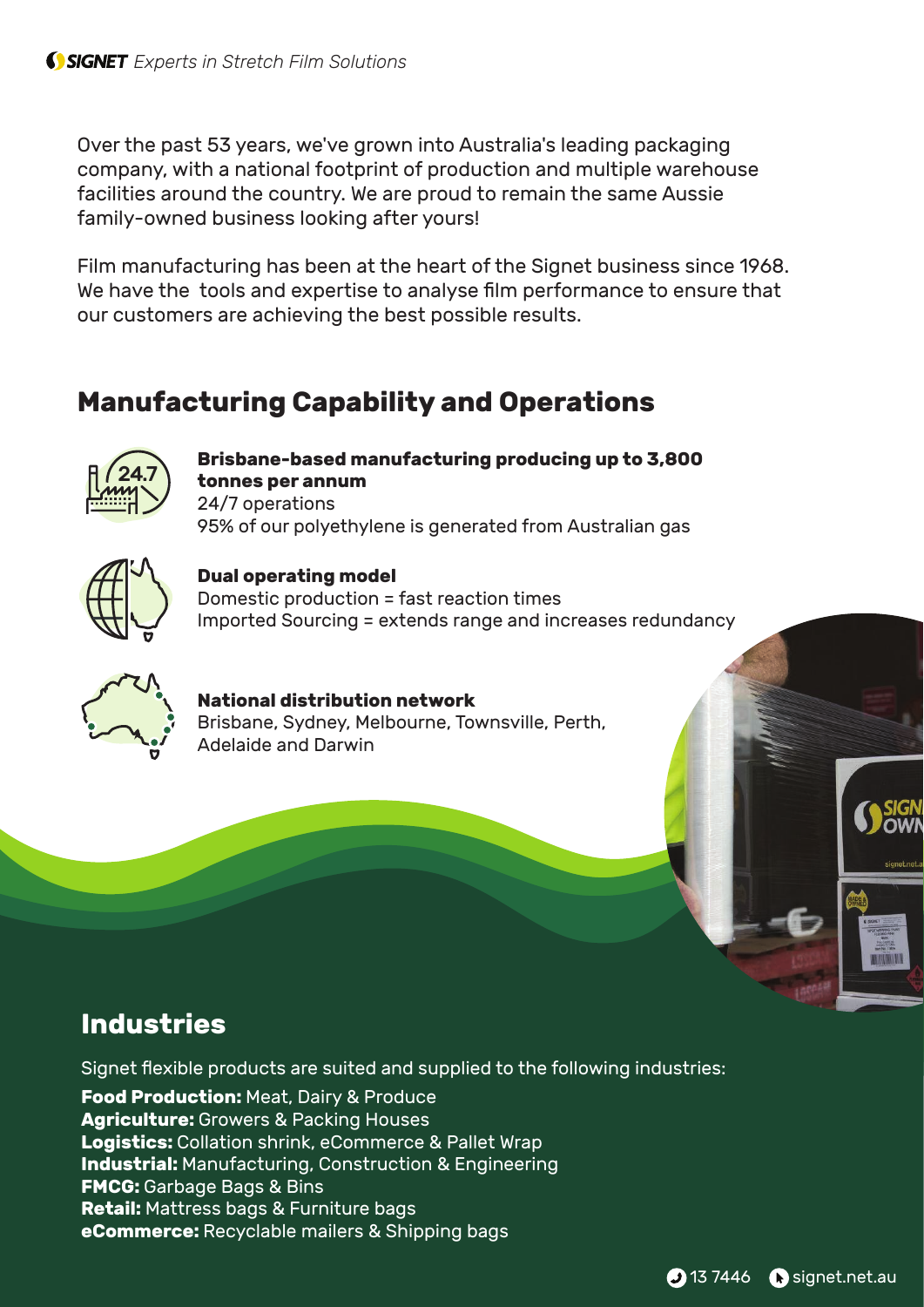## **An environmentally friendly focused innovation pipeline**



Increase the number of products in our range made with recycled content. A 10% target has already been achieved at plant level.

#### **Collation Shrink**

*Signet supplies Shrink Film to a major coffee/milk products producer*

- Signet performed the R&D to match existing properties
- Slip and shrink properties are critical
- 15% recycled content achieved



#### **Increase Renewable Content**

3 key products are now made with renewable content, with a focus on expanding.



#### **Pallet Caps**

*Signet supplies Pallet Caps to a wide range of customers*

- Signet sourced recycled materials
- All pallet caps now have 30% recycled content
- Contains 20% plant-based plastic produced from sugarcane
- Made from 100% recyclable polyethylene



#### **Encourage Recycling**

Assist our customers in recycling more of the products they purchase from us, to reduce the impact on landfill.



#### **PCR stretch film**

*Signet supplies Stretch Film to a wide range of customers*

- Introducing recyclability with partners
- Signet conducted R&D across multiple formulations
- 15um film with 30% recycled content achieved
- Range to be expanded

#### **Introduce Compostable Options**

Initial trials have begun to increase our range of compostable Flexibles products and physical properties are looking good.



#### **Mega Bin Liners**

*Signet supplies bin liners into the white meat industry*

- Using high-quality materials to make thin products
- Currently some products are imported
- Internal process in development